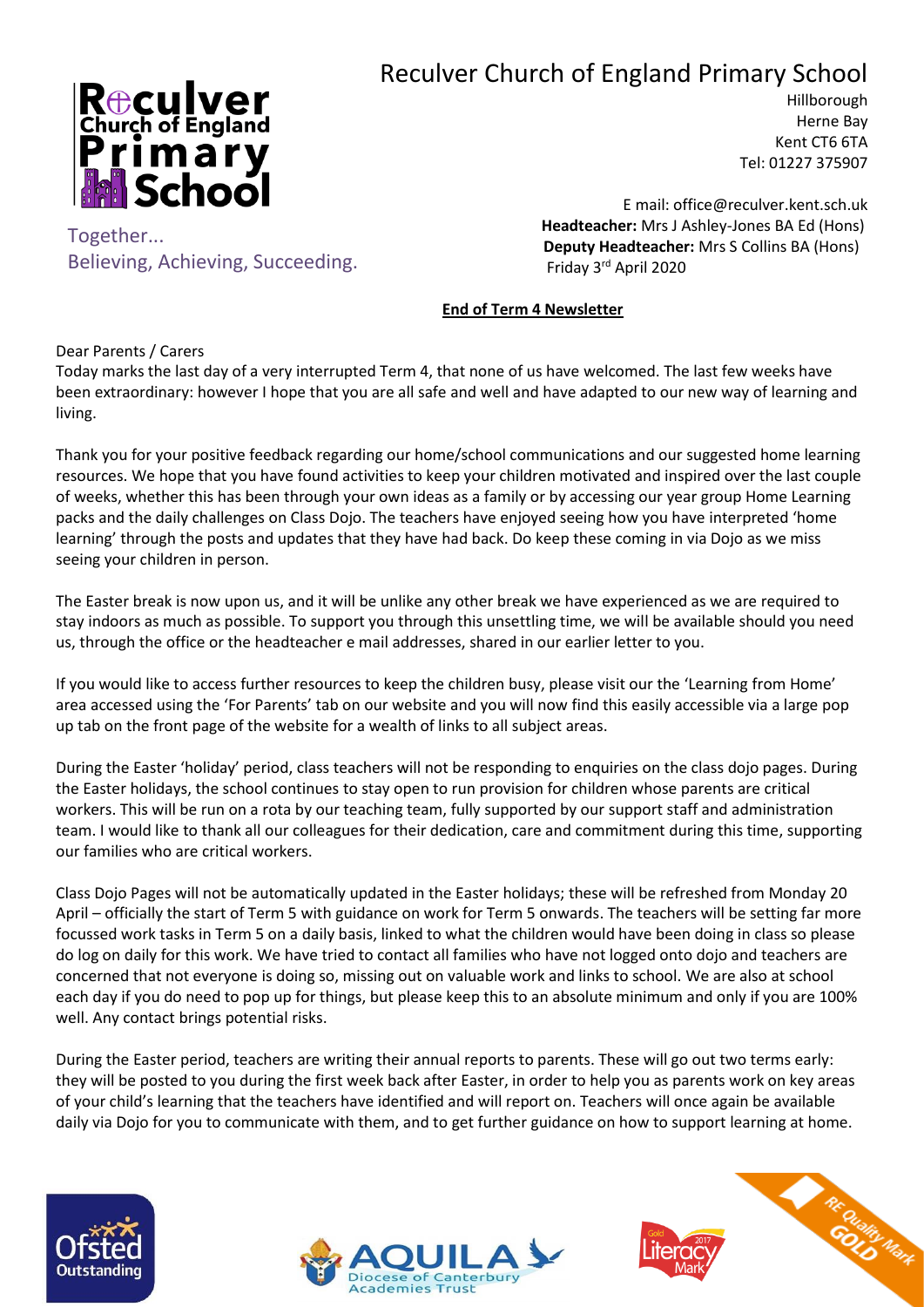If you need any support or guidance in the holidays, please remember that we are on duty and available: Mr Grainger, and the school leadership team are contactable daily throughout the holidays and into the next term, should you need us.

Kent County Council has also launched a new 24 hour helpline called Kent Together to support vulnerable people in Kent who need urgent help, supplies or medication. The helpline will provide a single, convenient point of contact for anyone in the county who is in urgent need of help during the Coronavirus outbreak. If you are vulnerable and have an urgent need that cannot be met through existing support networks, or are concerned about the welfare of someone else you can contact the Kent Together helpline at www.kent.gov.uk/KentTogether or by calling on 03000 41 92 92.

As we approach Easter, we remember that Jesus told his disciples that He would always be with them. We can draw comfort and strength that we need never be alone.

Please stay safe and healthy and remember to follow the government advice about staying at home whenever possible, to keep everyone safe and protect the NHS.

Your Reculver family are all here to support you, and we miss you all every day. We will keep in touch with important updates, as they happen.

Yours Sincerely

(/ABLle

Mrs Jenny Ashley-Jones

Headteacher